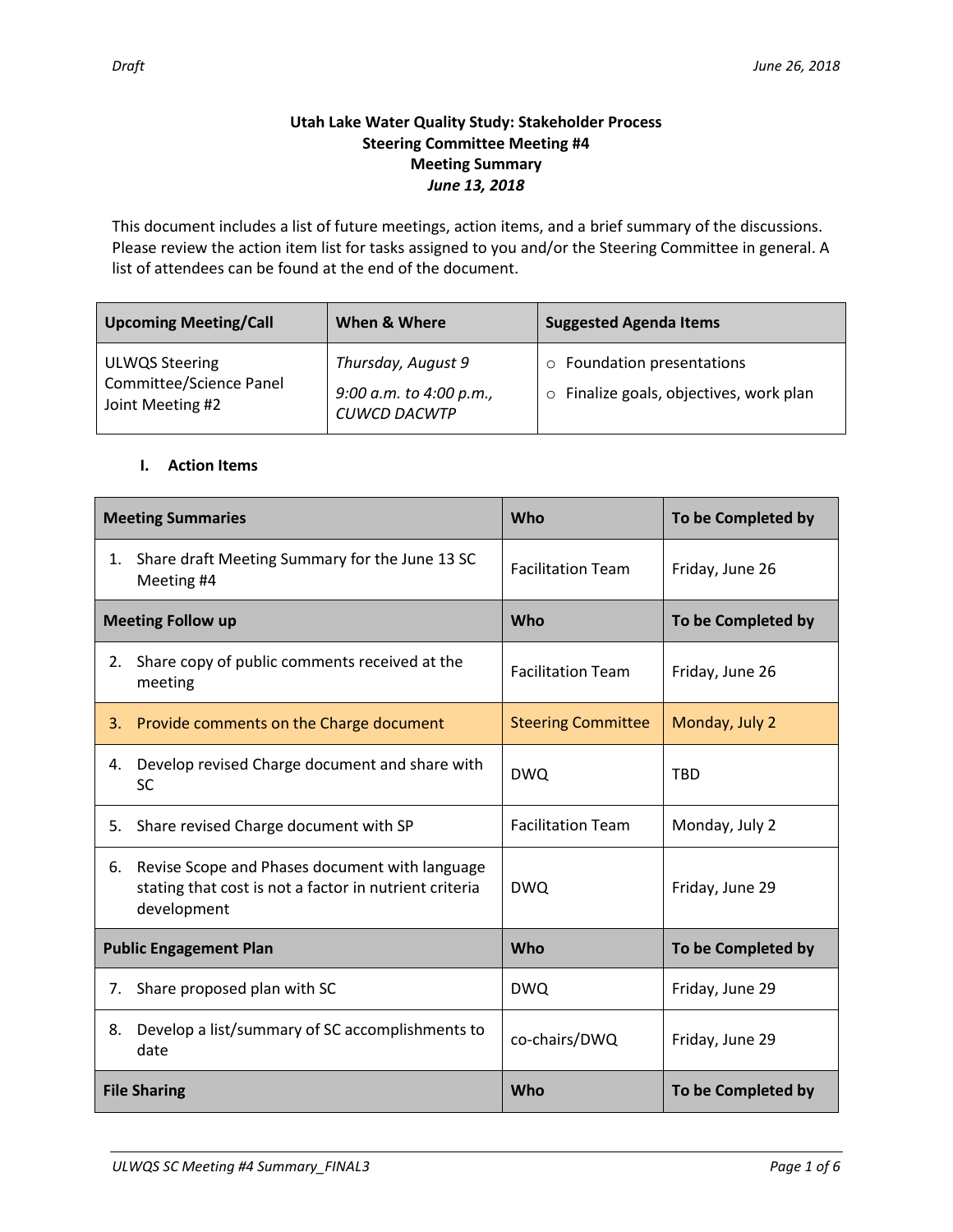| Develop Dropbox architecture and share link with<br>9.<br><b>SC Members</b> | <b>Facilitation Team</b>                                      | Friday, June 29    |
|-----------------------------------------------------------------------------|---------------------------------------------------------------|--------------------|
| <b>August 9 Joint Meeting #2</b>                                            | Who                                                           | To be Completed by |
| 10. Develop a meeting Agenda, work with potential<br>presenters             | <b>Facilitation Team</b>                                      | <b>TBD</b>         |
| <b>Additional Information</b>                                               | Who                                                           | To be Completed by |
| 11. Submit a 1-paragraph bio for each Steering<br>Committee member          | <b>Steering Committee</b><br>Members and<br><b>Alternates</b> | <b>ASAP</b>        |

## **II. Meeting Recording**

A recording of the meeting (also available on the DWQ website in the near future) can be found at the following link:<http://resolv.adobeconnect.com/p01pwjpjuq6z/>. Please use the video scroll bar along the bottom of the recording window to find the appropriate time in the webinar recording for the portion of the meeting you would like to watch. There are bookmarks in the 'Events Index' on the left side of the screen identifying each part of the meeting. In addition, a 'recording agenda' is attached at the end of the summary which also provides the timestamps for when each session begins in the webinar recording.

# **III. Key Points of Discussion**

### Introduction and Agenda Review

Participants were welcomed to the fourth meeting of the Utah Lake Water Quality Study (ULWQS) Steering Committee (SC) by facilitator Paul De Morgan of RESOLVE. Mr. De Morgan went over the meeting agenda, the documents handed out, and solicited comments or questions on the agenda from the participants, but none were raised. He stressed that an important part of the process is to see to learn about the perspectives of others and encouraged members of the SC to listen and try to consider differing perspectives.

ULWQS Steering Committee co-chairs Eric Ellis and Erica Gaddis welcomed everybody and expressed their appreciation for everyone's presence at the meeting. Eric Ellis encouraged everyone to speak up and contribute to the meeting. Dr. Erica Gaddis reminded the group of all the work that has yet to be completed and the importance of today's meeting to come up with a clear direction for the study.

All members of the Steering Committee (primary and alternate representatives) introduced themselves in addition to the members of the public present at the meeting.

### Objectives of Defining Nutrient Criteria

ULWQS co-chair Dr. Erica Gaddis explained the importance of understanding the phases of the study to achieving the goals of the study. Ms. Gaddis raised the question of whether a cost – benefit analysis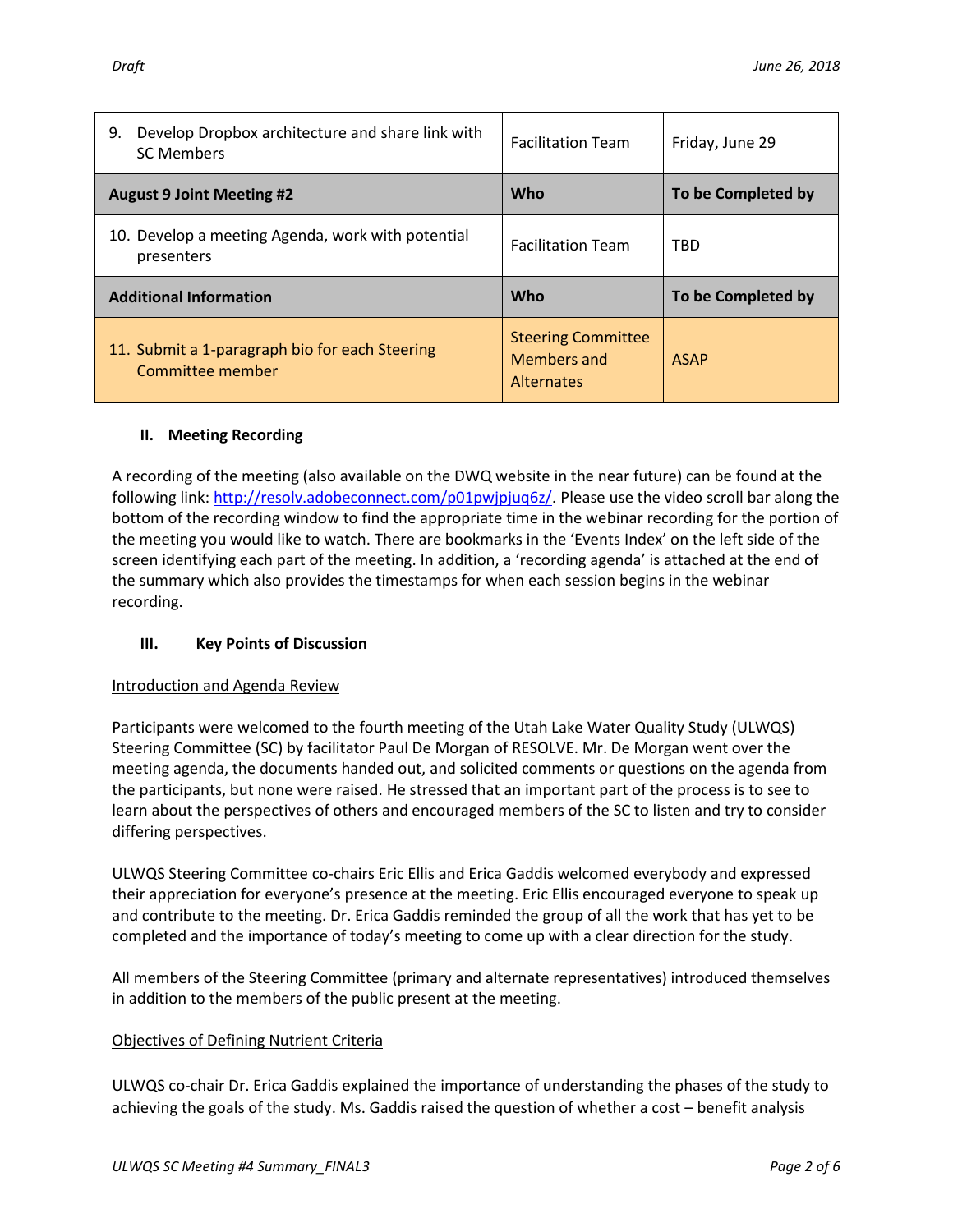needs to be undertaken during Phase II of the study. While members of the SC stressed the importance of considering cost when discussing nutrient reduction efforts, Ms. Gaddis clarified that the Clean Water Act specifies that cost should not be considered as a factor in establishing nutrient criteria. There was general agreement from the SC that it would not make sense to pursue a cost-benefit study at this juncture of the project, given the challenge of estimating costs without knowing what the nutrient criteria will be. However, the possibility of pursuing a cost-benefit study would be revisited as the Steering Committee gets close to identifying nutrient criteria for Utah Lake.

A discussion of the importance of establishing clear goals for the ULWQS ensued and each member of the SC shared their perspective on goals for the study.

#### Key Scientific Questions (Charge Questions) the ULWQS Needs to Address

The SC reviewed and discussed the draft Charge document that had been provided by the co-chairs. While the Charge document included a long list of questions to be answered during different phases of the study, the discussion focused in on the first page and the high-level questions that should be presented to the Science Panel (SP) for them to work on answering. Additionally, there was significant discussion of 2 potential states for the lake; clear water macrophyte-driven, or turbid and phytoplankton-driven, and whether it is feasible for Utah Lake to move to a clear water macrophytedriven state. Comments and suggestions from the SC were noted for potential modification of the main Charge questions during the lunch break.

#### ULWQS Public Engagement Plan

Christine Osborne from the Utah Division of Water Quality made a presentation to the group on a 3 month plan for public engagement related to the ULWQS. She referenced the Public Engagement White Paper (developed by the Facilitation Team), which will serve as the foundation of the actual public engagement plan to be implemented. Ms. Osborne committed to having a draft initial Public Engagement Plan ready for distribution in 2 weeks' time.

### Key Scientific Questions the ULWQS Needs to Address (continued)

Following the lunch break, co-chair Dr. Erica Gaddis presented the revised list of questions for the SP to work to answer. A discussion ensued around these updated questions, the potential to add to the list of questions and potential next steps. It was clarified that Phase I of the study did not do a thorough job of summarizing all known information related to Utah Lake and therefore a contractor will be hired (ASAP) to perform this literature review and summary.

### Foundation Setting Topics (Agenda for Next Meeting)

Facilitator Paul De Morgan presented the list of potential foundation setting topics to be presented on at the August 9 Joint Meeting. There was limited discussion around these topics and a group of topics was agreed upon. The group discussed the possibility of a tour of Utah Lake during the August 8-9 SP and Joint meetings. Additionally, Mr. De Morgan mentioned a new system for file sharing that would utilize Dropbox as a file storage system for the Study.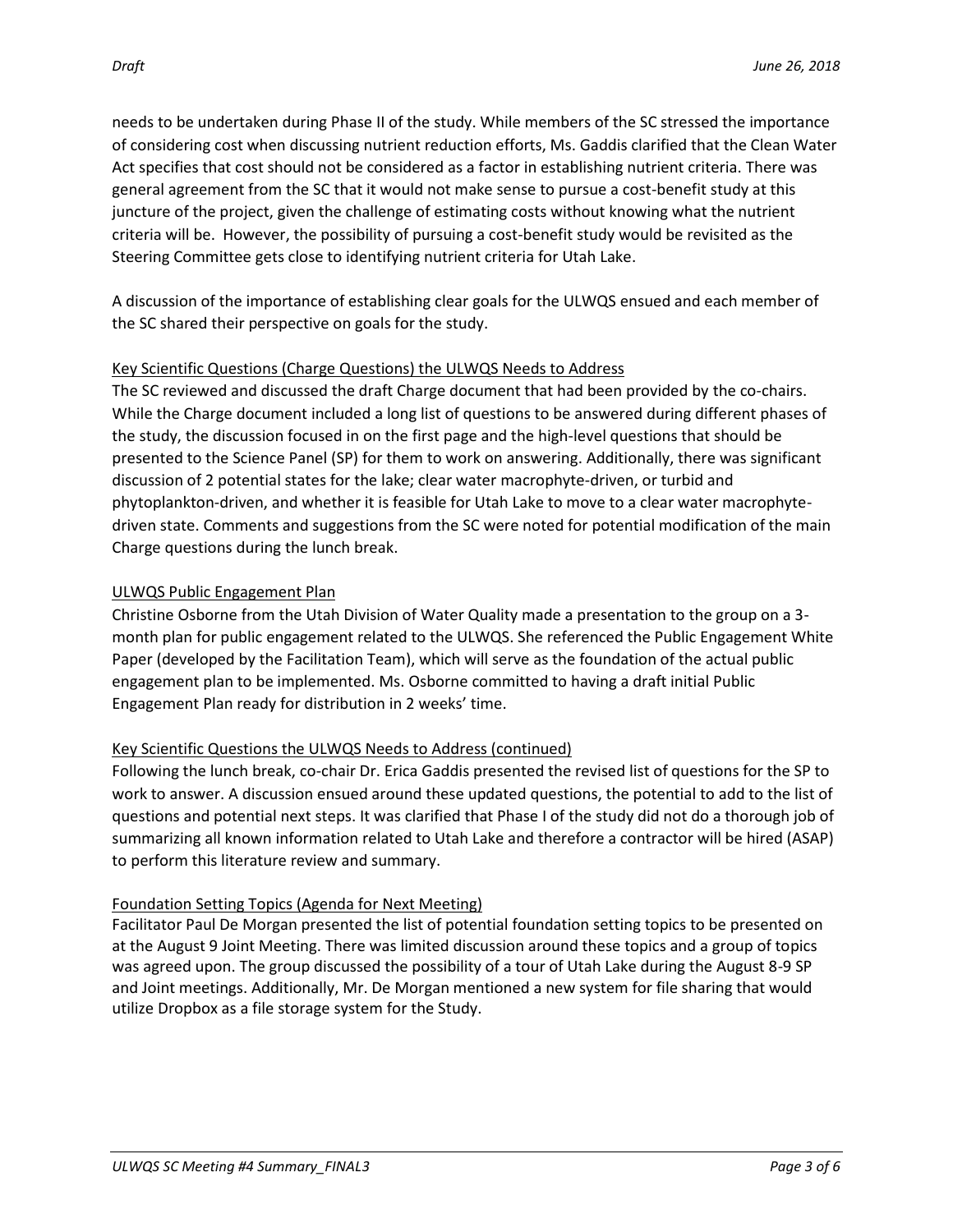### **IV. Public Comments**

Two members of the public (Dan Potts and David Richards) signed up to speak during the public comment period. Additionally, one individual (Juhn-Yuan Su) provided multiple comments in the chat box of the Adobe Connect web meeting.

Dan Potts (Salt Lake Fish and Game Foundation/Utah Anglers Coalition) commented that Utah Lake currently reflects a significant portion of the solar energy that it receives due to the high turbidity of the water. If the lake were to become clearer, more solar energy would be absorbed by the lake, which could influence the fish community and result in diel dissolved oxygen swings. He suggested that the SC take this into consideration.

Dr. David Richards (Oreo-Helix Consulting) mentioned that there was a harmful algal bloom in Provo Bay this week and a very narrow channel filled up with algae. He described how the middle of the channel is clogged with the algae and small zooplankton but the water along the edges remains clear due to the phragmites and the presence of large zooplankton. If anyone is able, they could go down to observe this.

# 1. Written Public Comments

- Dr. David Richards submitted five public comment cards that are summarized below:
	- Are highly invasive, nasty carp considered Early Life Stages for protection?
	- As an ecologist working on Utah Lake it is obvious that nutrient reduction will act synergistically with other restoration activities.
	- Potential switch from algae domination to SAV domination and a high level of nutrients could increase cladophora type algae.
	- Utah Lake is a reservoir and not a lake and should be managed that way.
	- The Clean Water Act mandates the protection and propagation of fish and shell fishes. Utah Lake has a unique mollusk assemblage that needs protection
- Dan Potts submitted a public comment card referring to the edits he made on the Charge document.
- Juhn-Yuan Su submitted a couple of comments in the chat window of the Adobe Connect web meeting:
	- o Juhn-Yuan Su: Regarding Question 3(b) on carp removal, I am NOT sure if the carp removal is implemented for remediating water quality. Based on what I had heared regarding carp removal, this effort was done simply for improving the conditions of the June Sucker species in Utah Lake. I am NOT sure if the carp removal process may significantly impact particular water quality constituents though this characteristic can be studied. Please correct me if I am wrong about this.
	- o Juhn-Yuan Su: "Do we want to commission a cost-benefit study now?" My comment regarding that question involves that this characteristic depends on whether possible solutions have already been developed for addressing such issues with Utah Lake. I think that the solutions should consider the implementation of nutrient load reductions (e.g.,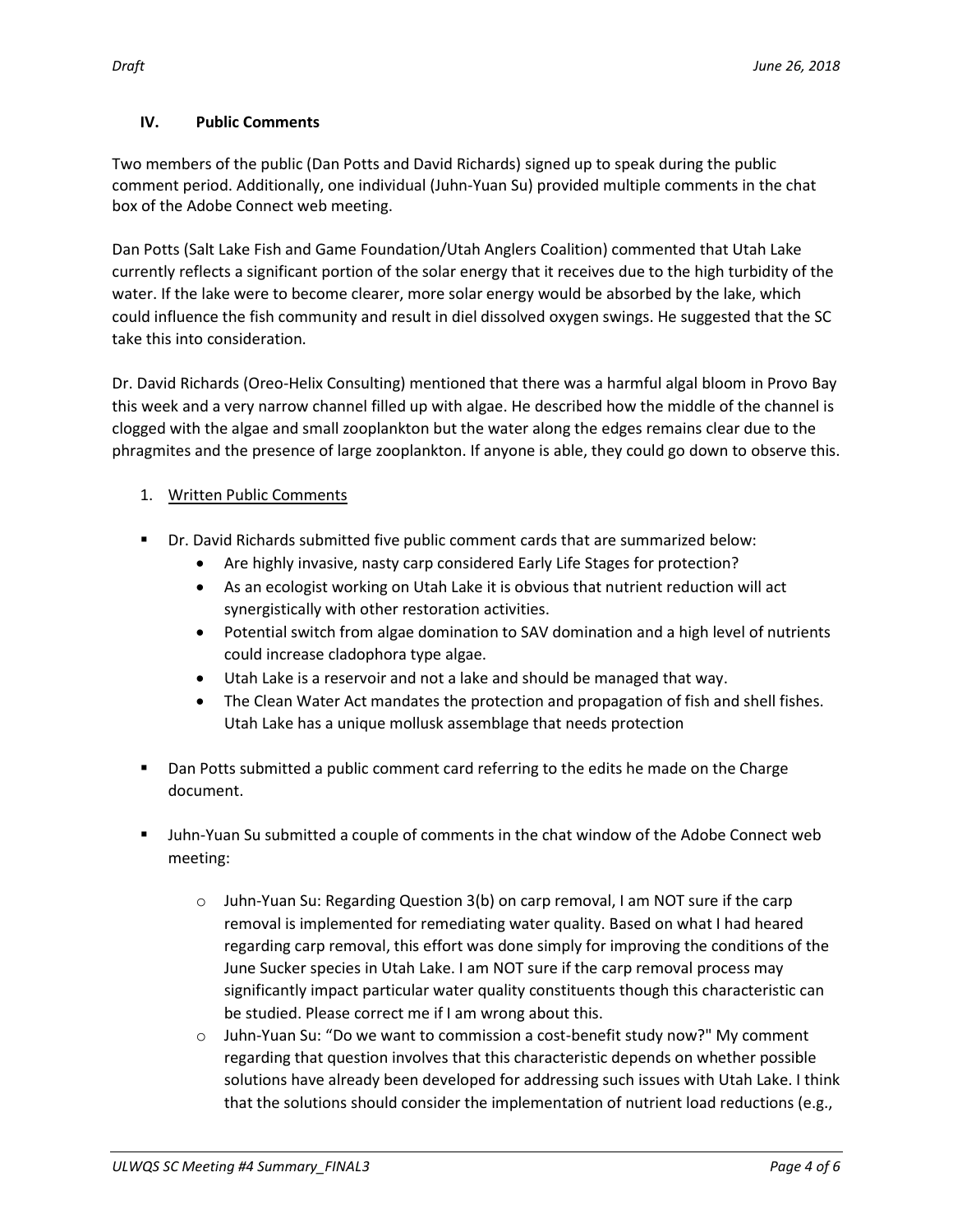BMP applications for stormwater, WWTP, etc.), which I seem to not be sure about what will the "cost-benefit study" be implemented upon.

- Steering Committee Recreation Representative Garrett Smith was not present at the meeting but submitted the following comment via email:
	- $\circ$  One question I have is: If the lake loses 50% of the water due to evaporating and as the lake gets more shallow it gets worse, Is it worth trying to bring all the water in the southwest part or goshen bay into the main body of the lake to make it deeper by creating a dike so on lower water years keeping that water in the main lake body?

#### Additional Steering Committee Discussion

Following the Public Comment period, a member of the Steering Committee nominated Dr. David Richards to replace Dr. Sam Rushforth on the Science Panel (SP). This resulted in some discussion among the SC questioning whether there is a need to add an additional scientist to the SP and if so, whether there should be another nomination period where other individuals could be nominated? The discussion ended with the co-chairs committing to draft a memo summarizing the history (including the nominations process) and current state of the SP. This memo might be shared with the SP to solicit their input as to whether there is a need for an additional member of the SP.

### **V. Participation**

#### **Meeting Participants (Name, Organization – Stakeholder Interest) Primary Steering Committee Members Present (Name, Organization – Stakeholder Interest):**

- David Barlow, Timpanogos Special Service District POTW
- Gary Calder, Provo City Municipal
- Eric Ellis, Utah Lake Commission Co-Chair
- Erica Gaddis, Utah Division of Water Quality Co-Chair
- Jason Garrett, Utah County Health Department Public Health
- Juan Garrido, Springville City Municipal
- Heidi Hoven, Audubon Society Conservation and Environment
- Chris Keleher, Utah Division of Natural Resources Recreation, Fishing and Sovereign Lands
- Jay Montgomery, Utah County Stormwater Association Stormwater
- Jay Olsen, Utah Department of Agriculture and Food Agriculture
- Mike Rau (Alternate), Central Utah Water Conservancy District Water Management of Utah Lake
- Dennis Shiozawa, Brigham Young University Academic
- Jesse Stewart, Salt Lake City Department of Public Utilities Agriculture/Water Rights/Water Users
- George Weekley, US Fish and Wildlife Service Fish and Wildlife
- Neal Winterton, City of Orem Municipal

### **Alternate Steering Committee Members Present (Name, Organization – Stakeholder Interest):**

- Laura Ault, Division of Forestry, Fire and State Lands Recreation, Fishing and Sovereign Lands
- Jim Harris, Utah Division of Water Quality Water Quality
- Jon Hilbert, Jordan Valley Water Conservancy District Water Management of Utah Lake
- Nancy Mesner, Utah State University Academic (via Adobe Connect)
- Cory Pierce, Spanish Fork Public Works Municipal